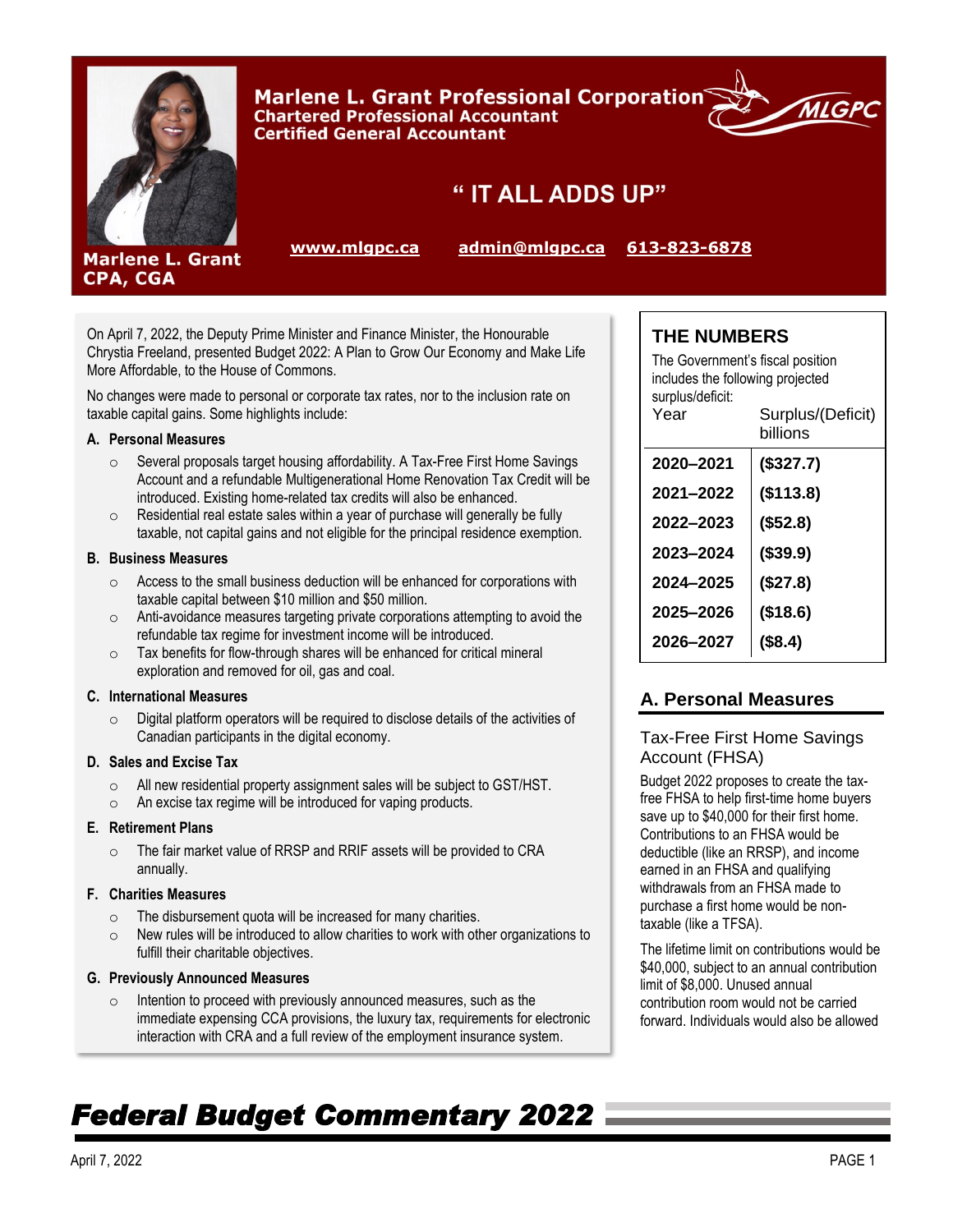to transfer funds from an RRSP to an FHSA tax-free, subject to the \$40,000 lifetime and \$8,000 annual contribution limits.

Withdrawals for purposes other than to purchase a first home would be taxable. However, an individual could transfer funds from an FHSA to an RRSP (at any time before the year they turn 71) or a RRIF on a non-taxable basis. Transfers would not reduce, or be limited by, the individual's available RRSP room. Withdrawals and transfers would not replenish FHSA contribution limits.

Individuals would not be permitted to make both an FHSA withdrawal and a home buyers' plan withdrawal in respect of the same qualifying home purchase.

If an individual has not used the funds in their FHSA for a qualifying first home purchase within 15 years of opening an FHSA, their FHSA would have to be closed. Any unused funds could be transferred into an RRSP or RRIF or would otherwise have to be withdrawn on a taxable basis.

#### **Eligibility**

Individuals eligible to open an FHSA must be at least 18 years of age and resident in Canada. In addition, they must not have lived in a home that they or their spouse owned at any time in the year the account was opened or the preceding four calendar years.

#### **Effective Date**

The government would work with financial institutions to allow individuals to open an FHSA and start contributing in 2023.

## Home Buyers' Tax Credit

First-time home buyers can obtain up to \$750 in tax relief as a non-refundable tax credit by claiming this credit. Budget 2022 proposes to double the Home Buyers' Tax Credit amount, such that tax relief of up to \$1,500 can be accessed by eligible home buyers. This measure would apply to acquisitions of a qualifying home made on or after January 1, 2022.

### Home Accessibility Tax Credit

The Home Accessibility Tax Credit is a non-refundable tax credit that provides relief of up to \$1,500 on eligible home renovations (15% of expenses of up to \$10,000) to make the dwelling more accessible to seniors or those eligible for the Disability Tax Credit that reside in the property. Budget 2022 proposes to double the annual expense limit to \$20,000, such that the maximum nonrefundable tax credit would be \$3,000. This measure would apply to expenses incurred in the 2022 and subsequent taxation years.

## Multigenerational Home Renovation Tax Credit

Budget 2022 proposes a new refundable tax credit to support constructing a secondary suite for an eligible person to live with a qualifying relation. An eligible person would be a senior (65+ years of age at the end of the tax year when the renovation was completed) or an adult (18+ years of age) eligible for the disability tax credit. A qualifying relation would be 18+ years of age and a parent, grandparent, child, grandchild, brother, sister, aunt, uncle, niece or nephew of the eligible person (which includes the spouse or common-law partner of one of those individuals).

This tax credit would provide tax relief of 15% on up to \$50,000 of eligible expenditures, providing a maximum benefit of \$7,500.

#### **Qualifying Renovation**

The renovation must allow the eligible person to live with the qualifying relation by establishing a secondary unit (which must have a private entrance, kitchen, bathroom facilities and sleeping area). The secondary unit could be newly constructed or created from an existing living space that did not already meet the requirements to be a secondary unit. Relevant building permits for establishing a secondary unit must be obtained, and renovations must be completed in accordance with the laws of the jurisdiction in which the eligible dwelling is located.

One qualifying renovation would be permitted to be claimed in respect of an eligible person over their lifetime.

The credit would be claimed in the year that the qualifying renovation passes a final inspection, or proof of completion of the project according to all legal requirements of the jurisdiction in which the renovation was undertaken is otherwise obtained.

#### **Eligible Expenses**

Eligible expenses would include the cost of labour and professional services, building materials, fixtures, equipment rentals and permits. Items such as furniture and items that retain a value independent of the renovation (such as construction equipment and tools) would not qualify for the credit.

Goods or services provided by a person not dealing at arm's length with the claimant would not be eligible unless that person is registered for GST/HST. All expenses must be supported by receipts.

Expenses would not be eligible for this credit if claimed as a medical expense tax credit and/or home accessibility tax credit.

#### **Eligible Claimants**

The credit may be claimed by the eligible person, their spouse, or a qualifying relation that resides in or intends to reside in the dwelling within 12 months of the renovation. A qualifying relation that owns the dwelling can also make a claim.

Where one or more eligible claimants claim in respect of a qualifying renovation, the total of all amounts claimed for the renovation must not exceed \$50,000.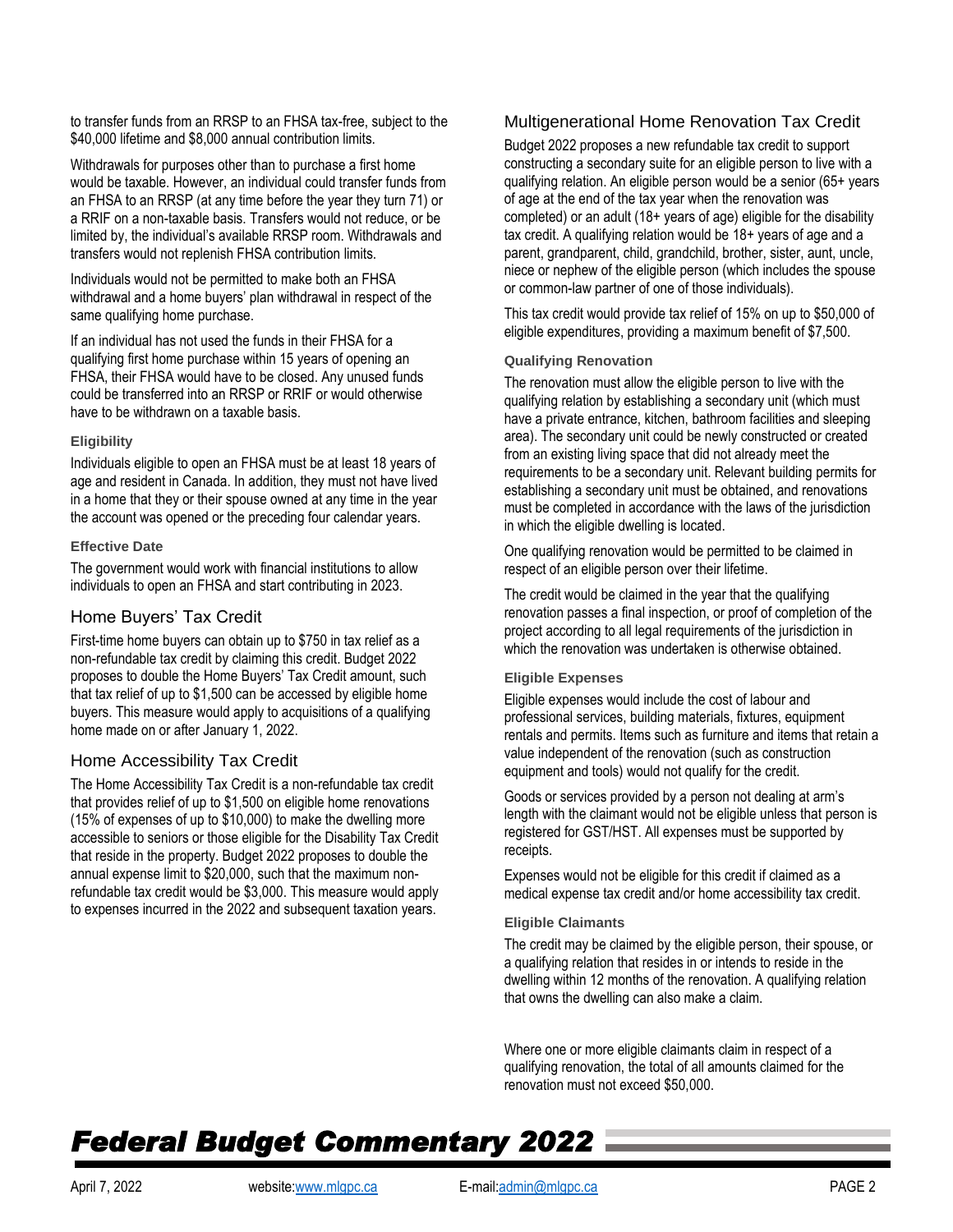#### **Eligible Dwelling**

An eligible dwelling must be owned by the eligible person, their spouse, or a qualifying relation. Within twelve months of the renovation, the eligible person and the qualifying relation must also ordinarily reside or intend to reside in the property.

#### **Effective Date**

This measure would apply for the 2023 and subsequent taxation years, in respect of work performed and paid for and/or goods acquired on or after January 1, 2023.

## Residential Property Flipping Rule

The government is concerned that taxpayers are inappropriately reporting gains on the disposition of real estate acquired for resale at a profit. In these cases, the profit is fully taxable as business income (100% taxed), and not a capital gain (50% taxed, and potentially eligible for the principal residence exemption).

Budget 2022 proposes to introduce a new rule that all gains arising from dispositions of residential property (including a rental property) that was owned for less than 12 months would be business income.

The new deeming rule would not apply if the disposition related to one of the life events listed below:

- Death: due to, or in anticipation of, the death of the taxpayer or a related person;
- Household addition: due to, or in anticipation of, a related person joining the taxpayer's household or the taxpayer joining a related person's household (e.g. birth of a child, adoption, care of an elderly parent);
- Separation: due to the breakdown of a marriage or commonlaw partnership;
- Personal safety: due to a threat to the personal safety of the taxpayer or a related person, such as the threat of domestic violence;
- Disability or illness: due to a taxpayer or a related person suffering from a serious disability or illness;
- Employment change: for the taxpayer or their spouse or common-law partner to work at a new location or due to an involuntary termination of employment. In the case of work at a new location, the taxpayer's new home must be at least 40 kms closer to the new work location;
- Insolvency: due to insolvency or to avoid insolvency; and
- Involuntary disposition: a disposition against someone's will, for example, due to expropriation or the destruction or condemnation of the taxpayer's residence due to a natural or man-made disaster.

Properties held for more than 12 months, or meeting one of the exceptions noted above, would continue to generate either business income or a capital gain on the disposition, depending on whether the property was acquired for the purpose of resale at a profit (business income) or was acquired for some other purpose (capital gain). While this measure was reflected as a "personal income tax measure," it is unclear whether the deeming rule will also apply to corporations and other taxpayers.

The measure would apply in respect of residential properties sold on or after January 1, 2023. The government indicates that there will be a consultation when the legislation is drafted.

## Labour Mobility Deduction for Tradespeople

Budget 2022 proposes a deduction of up to \$4,000/year to recognize certain travel and relocation expenses of workers in the construction industry.

An eligible individual would be a tradesperson or an apprentice who temporarily relocates to enable them to obtain or maintain employment under which the duties performed are temporary in a construction activity at a particular work location. Prior to the relocation, they must also ordinarily reside in Canada, and during the relocation period, at temporary lodging in Canada near that work location.

The temporary lodging must be at least 150 kms closer than the ordinary residence to the particular work location. The particular work location must be located in Canada, and the temporary relocation must be for at least 36 hours.

Eligible expenses would include reasonable amounts for:

- temporary lodging for the eligible individual near the particular work location; and
- transportation and meals for the individual for one round trip between the temporary lodging and where the individual ordinarily resides.

The maximum deduction would be capped at 50% of the worker's employment income from construction activities at the particular work location in the year. Amounts could be claimed in the tax year before or after the year they were incurred, provided they were not deductible in a prior year.

The individual's ordinary residence must remain available to them during the period that they are in the temporary lodging.

Expenses for which the individual received non-taxable financial assistance could not be claimed. Amounts claimed under this deduction would not be eligible under the existing moving expense deduction and vice versa.

This measure would apply to the 2022 and subsequent taxation years.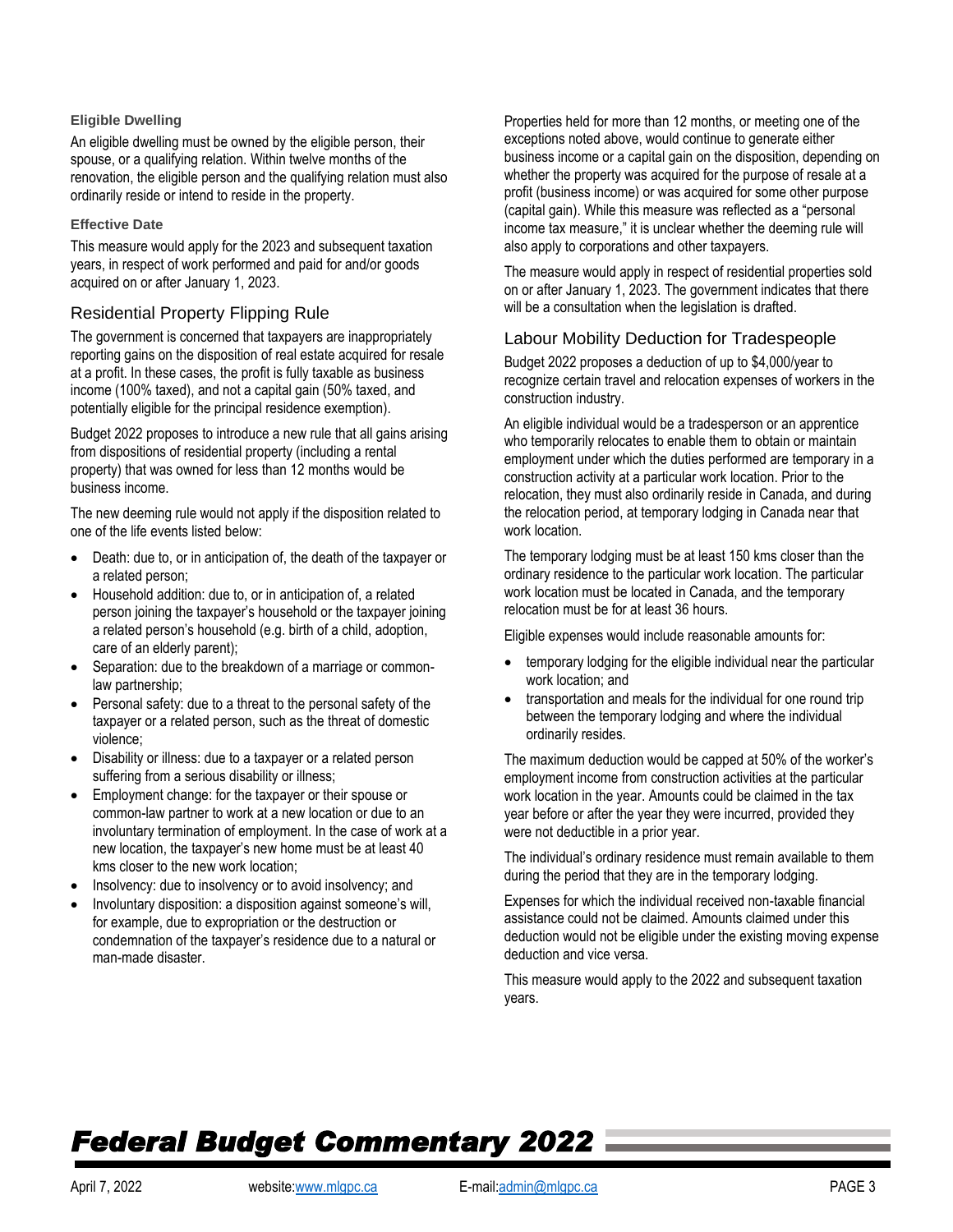# Medical Expense Tax Credit (METC) for Surrogacy and Other Expenses

Budget 2022 proposes to expand access to the METC in cases where an individual relies on a surrogate or a donor to become a parent. Medical expenses paid by the taxpayer, or the taxpayer's spouse or common-law partner, with respect to a surrogate mother or donor would be eligible for the METC, whereas previously they would generally not have been eligible. For example, expenses paid by the intended parent to a fertility clinic for an in vitro fertilization procedure with respect to a surrogate mother or for hormone medication for an ova donor would be eligible for the METC.

Budget 2022 proposes to allow reimbursements paid by the taxpayer to a patient to be eligible for the METC, provided that the reimbursement is for an expense that would generally qualify under the credit. For example, the METC could be available for reimbursements paid by the taxpayer for expenses incurred by a surrogate mother with respect to an in vitro fertilization procedure or prescription medication related to their pregnancy.

Budget 2022 also proposes to allow fees paid to fertility clinics and donor banks to obtain donor sperm or ova to be eligible under the METC. Such expenses would be eligible where the sperm or ova are acquired for use by an individual to become a parent.

All expenses claimed under the METC would be required to be incurred in Canada and in accordance with the Assisted Human Reproduction Act and associated regulations.

These measures would apply to expenses incurred in the 2022 and subsequent taxation years.

## Amendments to the Children's Special Allowances Act and to the Income Tax Act

Budget 2022 proposes several amendments to ensure that the Children's Special Allowance, the Canada Child Benefit and the Canada Workers Benefit amount for families are appropriately directed in situations involving Indigenous governing bodies. These measures would be retroactive to 2020.

## Other Personal Measures

Budget 2022 also proposes a number of measures for individuals for which few details were provided, including the following:

- Dental care would be funded, starting for children under age 12 in 2022, expanding to children under age 18, seniors and disabled individuals in 2023, with full implementation by 2025. Full coverage would be provided for families with under \$70,000 of annual income and no coverage would be provided for families with income of \$90,000 or more.
- The government intends to continue working towards a universal national pharmacare program, including tabling a Canada Pharmacare bill and working to have it passed by the end of 2023.
- A one-time \$500 payment would be made to those facing housing affordability challenges. Timing, eligibility and delivery method are to be announced at a later date.
- The Incentives for Zero-Emission Vehicles program that has offered purchase incentives of up to \$5,000 for eligible vehicles since 2019 would be extended until March 2025. Eligibility would be broadened to include more vehicle models, including more vans, trucks and SUVs. Further details will be announced by Transport Canada in the coming weeks.
- Budget 2022 announces the government's commitment to examine a new alternative minimum tax regime, with details on a proposed approach to be released in the 2022 fall economic and fiscal update.

# **B. Business Measures**

## Small Business Deduction

Canadian-controlled private corporations (CCPCs) benefit from the small business deduction (SBD), a reduced corporate tax rate on active business income from the 15% general rate to 9% federally. Each province also has an SBD regime. A "business limit" of \$500,000 of annual income (shared between associated corporations) limits eligibility to the SBD federally, and in all provinces except Saskatchewan, which has a \$600,000 provincial business limit.

The business limit is reduced for corporations or associated groups which have "taxable capital" in excess of \$10 million, with the business limit reduced by \$1 for every additional \$10 of taxable capital over the \$10 million threshold, until it is eliminated where taxable capital equals or exceeds \$15 million.

Budget 2022 proposes to reduce the business limit by \$1 for every \$80 of taxable capital in excess of \$10 million, such that the limit will be more gradually reduced, and only eliminated where taxable capital equals or exceeds \$50 million. This measure is proposed to apply for corporate taxation years beginning on or after April 7, 2022.

No changes are proposed to the parallel reduction to the business limit where adjusted aggregate investment income exceeds \$50,000.

## Anti-Avoidance Measures – Corporate Investment Income

In addition to being ineligible for the SBD, investment income (such as interest, royalties, rent and taxable capital gains) earned by CCPCs is subject to a significantly higher corporate tax rate of 38 2/3% (plus provincial tax which, in most provinces, results in a combined tax rate of over 50%). A similar regime (Part IV Tax) applies to portfolio dividends received by CCPCs. This is intended to result in corporate taxes similar to the top personal tax rates.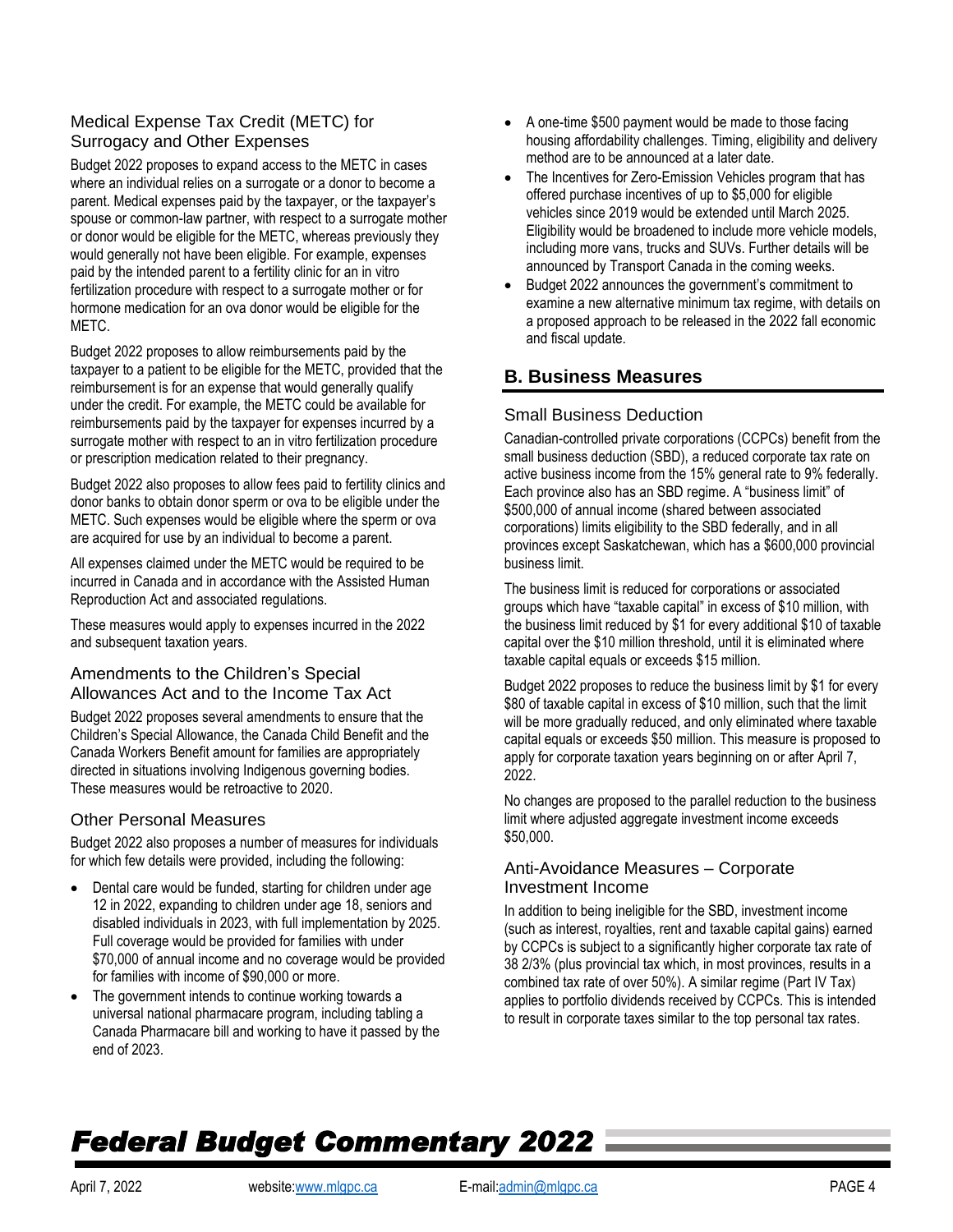A portion of this tax is refundable when taxable dividends are paid by the corporation to its shareholders, so that the combined corporate taxes after this refund and personal tax paid by the ultimate individual shareholders is comparable to the tax that would have been paid if the investments had been made personally, rather than corporately.

As these special rules apply only to CCPCs, some planning strategies have been developed where corporations are structured to fall outside CCPC status. These include the use of corporations governed by a foreign country's corporate legislation, or the issuance of options or voting shares to non-Canadians. A number of taxpayers who have implemented such strategies have been challenged by CRA, with appeals to be heard by the Tax Court of Canada, however such challenges are both time-consuming and costly for the government.

Budget 2022 proposes that private corporations which are not CCPCs, but are factually controlled by one or more Canadian persons, be subject to the same investment income rules as a CCPC. An anti-avoidance rule will also apply this treatment to any corporation falling outside the technical rules, where it is reasonable to consider that one or more transactions were undertaken to avoid these rules. This measure will generally apply to taxation years that end on or after April 7, 2022, with possible deferral where an arm's length sale pursuant to a written purchase and sale agreement was entered into prior to that date.

## Intergenerational Business Transfers

A complex anti-avoidance rule prevents the sale of shares of closely-held corporations by individual shareholders to related corporations from resulting in capital gains, instead causing the seller to realize dividends. In addition to attracting higher taxes than capital gains, dividends are not eligible for the lifetime capital gains exemption (LCGE).

This provision has been a source of frustration for business owners wishing to transition a family business to the next generation, denying them access to the LCGE which would have been available on a similar sale to unrelated parties. On June 29, 2021, legislation (Bill C-208) exempting sales of shares of small business corporations or family farm or fishing corporations from parents to corporations controlled by their children from this provision, allowing the realization of capital gains potentially eligible for the LCGE, was passed into law.

The government had indicated that they were concerned that this legislation could permit transfers beyond genuine intergenerational business successions to benefit from this lower tax cost, a practice commonly referred to as "surplus stripping," and that further amendments would be made to limit these transactions to their intended purpose.

Budget 2022 reiterates the government's intention to amend the legislation to restrict these transactions to genuine intergenerational business transfers, while continuing to facilitate legitimate business successions. It announces a consultation by the Department of Finance, with specific mention of the agriculture sector, to close on June 17, 2022. Comments can be sent to intergenerational-transfers-transfertsintergenerationnels@fin.gc.ca. The government indicated that amending legislation would be included in a bill to be tabled in the fall after the conclusion of the consultation process.

## Flow-through Shares

Flow-through share agreements allow corporations to renounce or "flow through" specified expenses to investors, who can deduct the expenses in calculating their taxable income. These are common in the resource sector, where they allow certain resource pools to be claimed by investors, rather than the corporations incurring the costs. A Mineral Exploration Tax Credit equal to 15% of specified mineral exploration expenses incurred in Canada and renounced to flow-through share investors also applies to some flow-through shares.

#### **Increased Credit for Critical Minerals**

Budget 2022 proposes to introduce a new 30% Critical Mineral Exploration Tax Credit for specified minerals, specifically copper, nickel, lithium, cobalt, graphite, rare earth elements, scandium, titanium, gallium, vanadium, tellurium, magnesium, zinc, platinum group metals and uranium. These minerals are used in the production of batteries and permanent magnets, both of which are used in zero-emission vehicles, or are necessary in the production and processing of advanced materials, clean technology, or semiconductors. This will effectively double the credit for exploration expenditures related to such minerals.

This enhanced credit would apply to expenditures renounced under eligible flow-through share agreements entered into after April 7, 2022 and on or before March 31, 2027.

**Elimination of Flow-through Shares for Oil, Gas and Coal**

Budget 2022 proposes to eliminate the flow-through share regime for oil, gas and coal activities. Such expenditures would not be permitted to be renounced to share purchasers under flow-through share agreements entered into after March 31, 2023.

### Other Business Measures

Several business measures proposed in Budget 2022 target specific sectors. These include the following:

#### **Real Estate**

• Budget 2022 announces a federal review of housing as an asset class, including the examination of potential changes to the tax treatment of large corporate players that invest in residential real estate. Further details on the review will be released later in 2022, with potential early actions to be announced before the end of the year.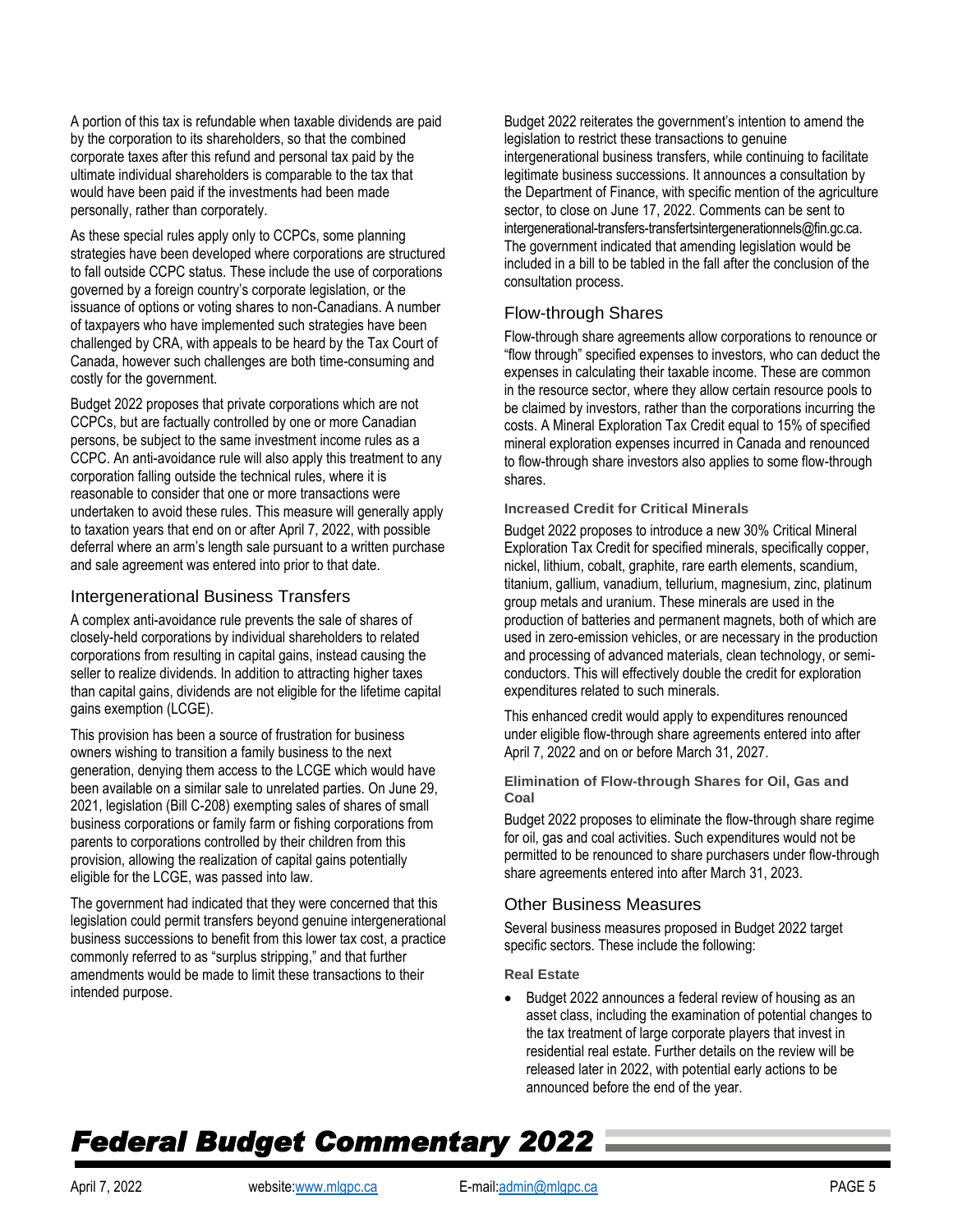• Budget 2022 announces that anti-money laundering and antiterrorist financing requirements will be extended to all businesses conducting mortgage lending in Canada.

#### **Green Economy**

- Budget 2022 proposes to launch a new purchase incentive program for medium- and heavy-duty Zero-Emission Vehicles (ZEVs). Transport Canada will work with provinces and territories to develop and harmonize regulations and to conduct safety testing for long-haul zero-emission trucks. Natural Resources Canada will expand the Green Freight Assessment Program, which will be renamed the Green Freight Program, to support assessments and retrofits of more vehicles and a greater diversity of fleet and vehicle types.
- Budget 2022 announces a consultation with experts to establish an investment tax credit of up to 30%, focused on net-zero technologies, battery storage solutions and clean hydrogen. Further details will be announced in the 2022 fall economic and fiscal update.
- Air-source heat pumps primarily used for space or water heating acquired and becoming available for use on or after April 7, 2022 will be eligible for inclusion in Class 43.1 or 43.2, special accelerated CCA classes for investments in specified clean energy generation and energy conservation equipment. In addition, the manufacturing of such air-source heat pumps will be included in the definition of eligible zero-emission technology manufacturing or processing activities, eligible for reduced federal tax rates (halved rates for taxation years beginning in 2022 to 2028, then gradually increased to the standard rates, with no reduction for years beginning in 2032 or later).
- A refundable tax credit for the cost of purchasing and installing eligible equipment used in an eligible carbon capture, utilization and storage (CCUS) project will be implemented. Eligible expenses incurred after 2021 until 2030 would benefit from credits ranging from 37.5% to 60%, with expenditures incurred until 2040 eligible for credits at half of these rates. New capital cost allowance classes at rates of 8% and 20% are also proposed for certain CCUS equipment.

**Business Investment Initiatives**

- Budget 2022 proposes to create the Employee Ownership Trust, a new type of trust to support employee ownership. The government will engage with stakeholders to develop rules for these trusts.
- Budget 2022 proposes the Canada Growth Fund, an independent public investment vehicle that will invest using a broad suite of financial instruments, with the goal that every dollar invested will attract at least three dollars of private capital. Further details will be announced in the 2022 fall economic and fiscal update.

**Encouraging Innovation**

- Budget 2022 announces an independent federal innovation and investment agency, with further consultation later this year. Support delivered through the innovation and investment agency is expected to enable innovation and growth within the Canadian defence sector and boost investments in Canadian defence manufacturing. Further details will be announced in the 2022 fall economic and fiscal update.
- Budget 2022 announces a review of the Scientific Research and Experimental Development (SR&ED) program, to assess its effectiveness in encouraging R&D that benefits Canada, and to explore opportunities to modernize and simplify the program. As part of this review, the government will also consider whether the tax system can encourage the development and retention of intellectual property, including seeking views on the suitability of adopting a patent box regime.

### **Financial Sector**

- Budget 2022 announces the government's intention to launch a financial sector legislative review focused on the digitalization of money and maintaining financial sector stability and security. The first phase of the review will be directed at digital currencies, including cryptocurrencies and stablecoins.
- A one-time 15% tax on bank and life insurance groups, based on taxable income in excess of \$1 billion for taxation years ended in 2021, would be imposed for the 2022 taxation year and payable over five years. For subsequent years, a 1.5% additional tax would apply to income of such corporate groups in excess of \$100 million.
- A new accounting policy requirement, IFRS 17, will require insurers to defer recognition of contract service margins (CSMs) for accounting purposes commencing on January 1, 2023. Budget 2022 proposes that this deferral will not be permitted for income tax purposes. The timing of income inclusions for CSMs for income tax purposes will be set by legislation.
- Proposed anti-avoidance measures will impact certain hedging and short-selling transactions undertaken by Canadian financial institutions and registered securities dealers.

### **Combatting Aggressive Tax Planning**

- Budget 2022 proposes to provide \$1.2 billion over five years for CRA to expand audits of larger entities and non-residents engaged in aggressive tax planning; increase both the investigation and prosecution of those engaged in criminal tax evasion; and to expand its educational outreach.
- The General Anti-avoidance Rule (GAAR) is proposed to be amended to allow CRA to challenge transactions that affect tax attributes (e.g. asset costs, losses carried forward, paid-up capital, capital dividend account) that have not yet become relevant to the computation of tax. This specific measure overrides a 2018 Federal Court of Appeal decision that held that GAAR could only be applied when the tax attribute was utilized to reduce income taxes.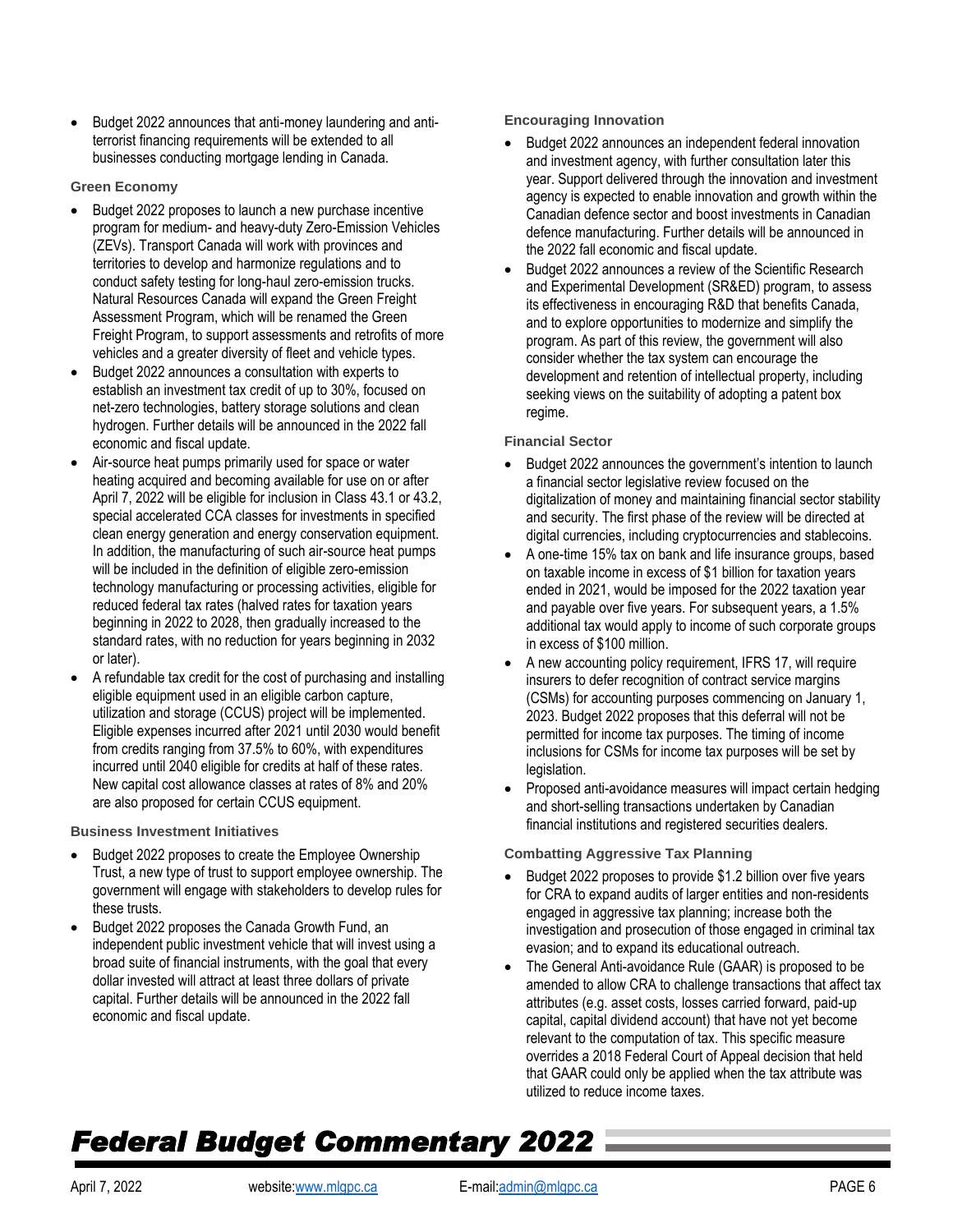# **C. International Measures**

## Digital Platform Operators – Disclosure **Requirements**

The digital economy (including the sharing and gig economies, and online sellers of goods) continues to grow at a rapid pace. Participants in the digital economy often make use of digital platforms. Many tax authorities are concerned that not all participants are aware of the tax implications of their online activities. In addition, transactions occurring digitally through online platforms may not be visible to tax administrations, making it difficult for CRA to identify non-compliance.

The Organisation for Economic Co-operation and Development (OECD) has developed model rules for reporting by digital platform operators with respect to platform sellers which require the platforms to collect and report relevant information to tax administrations. The model rules provide for the sharing of information between tax administrations so that an online platform would generally need to report the information to only one jurisdiction, and that jurisdiction would then share the information with partner jurisdictions based on the residence of each person earning revenue through the platform. Jurisdictions which have announced their intention to implement such a framework include the European Union, the United Kingdom and Australia.

Budget 2022 proposes to implement the model rules in Canada. They would require reporting platform operators that provide support to reportable sellers for relevant activities to determine the jurisdiction of residence of their reportable sellers and report certain information on them. Reporting platform operators would be entities that make software that runs a platform available for the sellers to be connected to other users, or to collect compensation through the platform.

The measure would generally apply to platform operators that are resident for tax purposes in Canada, and to platform operators that are not resident in Canada or a partner jurisdiction (one that has implemented similar rules and will share data with CRA on Canadian activity) and that facilitate relevant activities by Canadian residents or with respect to rental of real property located in Canada.

Relevant activities would be sales of goods and relevant services including the following:

- personal services outside of an employment relationship (e.g. transportation and delivery services, manual labour, tutoring, data manipulation and clerical, legal or accounting tasks);
- rental of real property (residential or commercial; parking spaces); and
- rental of means of transportation.

Reporting would not be required in respect of sellers that represent a limited compliance risk, including government entities, publicly listed entities, large providers of hotel accommodation (more than 2,000 per year in respect of a property listing) and, with respect to the sales of goods, sellers who make less than 30 sales a year for a total of not more than 2,000 euro.

Reporting platform operators would be required to provide the required disclosures to CRA by January 31 of the year following the calendar year. CRA would automatically exchange information received on sellers resident in partner jurisdictions. Likewise, CRA would receive information on Canadian sellers from partner jurisdictions. This measure would apply to calendar years beginning after 2023, with the first reporting and exchange of information expected to take place in early 2025 with respect to the 2024 calendar year.

## Ban on Residential Real Estate Purchases by Non-residents

The government intends to prohibit foreign commercial enterprises and people who are not Canadian citizens or permanent residents from acquiring non-recreational, residential property in Canada for a period of two years. This would not apply to refugees and people authorized to come to Canada while fleeing international crises, certain international students on the path to permanent residency or individuals on work permits who are residing in Canada.

## Other International Measures

**International Tax Reform – Base Erosion and Profit Shifting**

Canada is one of 137 members of the OECD/Group of 20 (G20) Inclusive Framework on Base Erosion and Profit Shifting (the Inclusive Framework) that have joined a two-pillar plan for international tax reform agreed to on October 8, 2021. Budget 2022 reiterates Canada's commitment to the framework, and its intention to implement the Pillar One (intended to reallocate a portion of taxing rights over the profits of the largest and most profitable multinational enterprises to market countries where their users and customers are located) and Pillar Two (intended to ensure that the profits of large multinational enterprises are subject to an effective tax rate of at least 15%, regardless of where they are earned) initiatives.

Budget 2022 sets out the government's plans for consultation and implementation of these initiatives.

#### **Anti-Avoidance – Interest Stripping**

Interest paid from a Canadian resident to a non-arm's length nonresident is generally subject to a 25% flat withholding tax, reduced under various tax treaties (often to either 10% or 15%; generally to nil where paid to U.S. residents). Budget 2022 proposes measures to address certain arrangements (referred to as interest coupon stripping arrangements) to ensure that this withholding tax is not avoided.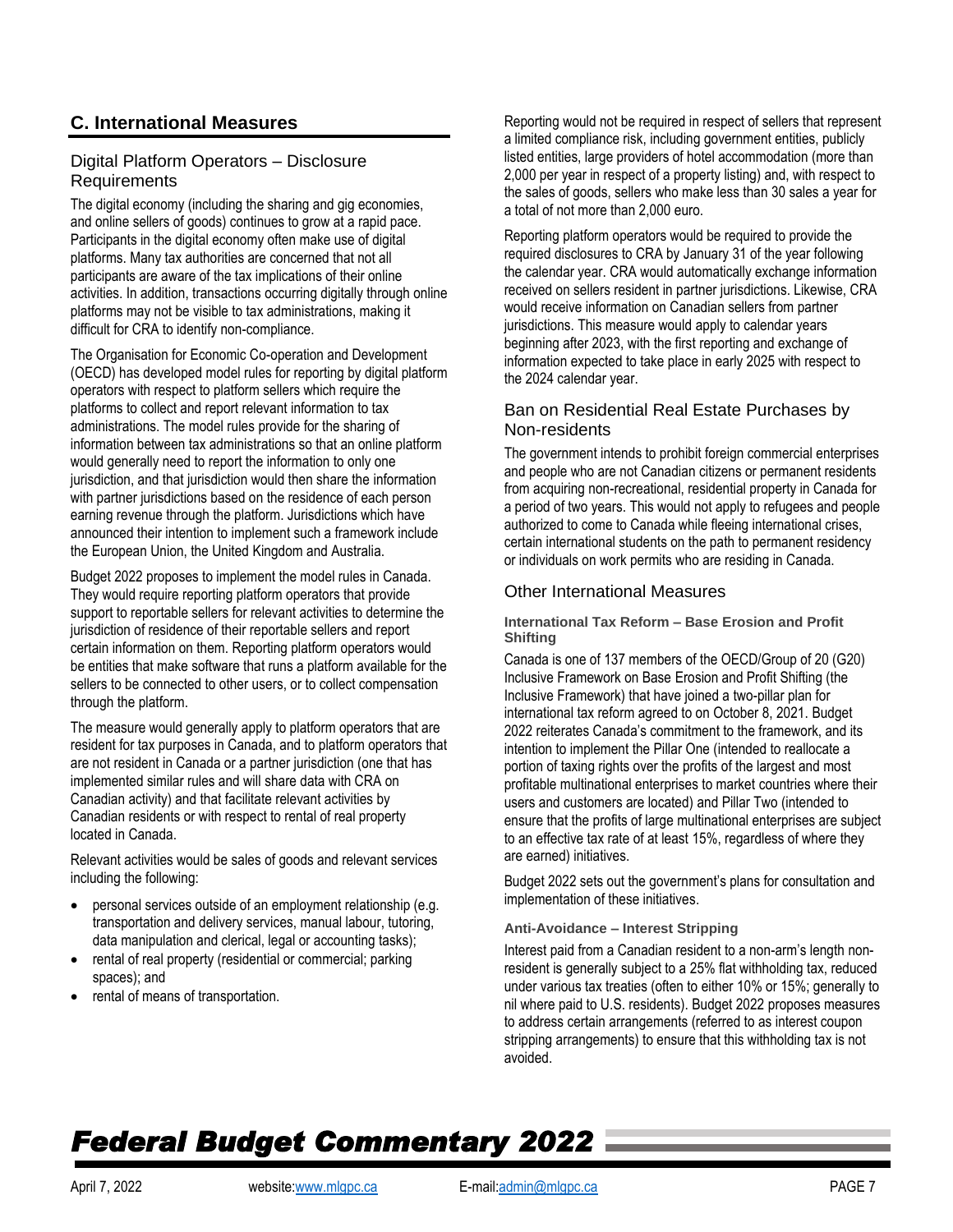# **D. Sales and Excise Tax**

# GST/HST on Assignment Sales by Individuals

An assignment sale in respect of residential housing is a transaction in which a purchaser (an "assignor") under an agreement of purchase and sale with a builder of a new home sells their rights and obligations under the agreement to another person (an "assignee"). An assignment sale of newly constructed (or substantially renovated) residential real estate made by an individual would generally be taxable if the individual had originally entered into the agreement of purchase and sale with the builder for the primary purpose of selling their interest in the agreement. Where there was another primary purpose, such as residing in the property, the assignment sale would generally be exempt.

To provide greater certainty on the status of assignment sales, Budget 2022 proposes to make all assignment sales in respect of newly constructed or substantially renovated residential housing taxable for GST/HST purposes. As a result, the GST/HST would apply to the total amount paid for a new home by its first occupant. Typically, the consideration for an assignment sale includes an amount attributable to a deposit that had previously been paid to the builder by the assignor. That deposit would already be subject to GST/HST when applied by the builder to the purchase price on closing. Budget 2022 proposes that the amount attributable to the deposit be excluded from the consideration for a taxable assignment sale.

The assignor in respect of a taxable assignment sale would generally be responsible for collecting the GST/HST and remitting the tax to CRA. Where an assignor is non-resident, the assignee would be required to self-assess and pay the GST/HST directly to CRA.

The amount of a new housing rebate is determined based on the total consideration payable for a newly-constructed home, which would include the consideration for a taxable assignment sale. Accordingly, these changes may affect the amount of a New Housing Rebate that may be available in respect of a new home.

This measure would apply in respect of any assignment agreement entered into on or after May 7, 2022 (one month after Budget Day).

## GST/HST Health Care Rebate

Hospitals can claim an 83% rebate and charities and non-profit organizations can claim a 50% rebate of the GST (or federal component of the HST) that they pay on inputs used in their exempt supplies. The 83% hospital rebate also applies to eligible charities and non-profit organizations that provide health care services similar to those traditionally performed in hospitals.

One of the conditions to be eligible for the expanded hospital rebate is that a charity or non-profit organization must deliver the health care service with the active involvement of, or on the recommendation of, a physician, or in a geographically remote community, with the active involvement of a nurse practitioner.

Budget 2022 proposes to allow the 83% hospital rebate to a charity or non-profit organization that delivers health care service with the active involvement of, or on the recommendation of, either a physician or a nurse practitioner, irrespective of their geographical location.

This measure would generally apply to rebate claim periods ending after April 7, 2022 in respect of GST/HST paid or payable after that date.

### **Excise Tax on Vaping Products**

Budget 2021 announced a consultation on a new excise duty on vaping products. Budget 2022 sets out a taxation framework on vaping products that include either liquid or solid vaping substances (whether or not they contain nicotine), with an equivalency of 1 ml of liquid =  $1$  gram of solids (excluding those already subject to the cannabis excise duty framework).

A federal excise duty rate of \$1 per 2 ml, or fraction thereof, is proposed for the first 10 ml of vaping substance, and \$1 per 10 ml, or fraction thereof, for volumes beyond that. If a province or territory were to choose to participate in a coordinated vaping taxation regime administered by the federal government as set out in the budget documents, an additional duty rate would be imposed in respect of dutiable vaping products intended for sale in that participating jurisdiction.

#### **Other Excise Tax Measures**

**Excise Duty Framework**

Budget 2022 proposes several amendments to streamline, strengthen, and adapt the cannabis excise duty framework specifically, as well as other excise regimes, including the following:

- allow licensed cannabis producers to remit excise duties on a quarterly rather than monthly basis, starting from the quarter that began on April 1, 2022 where the licensee's required excise duty remittances for the four immediately preceding fiscal quarters were less than \$1M in excise duties during the four fiscal quarters;
- allow CRA to approve certain contract-for-service arrangements between two licensed cannabis producers to permit the producers to:
	- o transfer stamps, and packaged but unstamped products, between them;
	- o stamp and enter cannabis products into the retail market that have been packaged by the other producer; and
	- $\circ$  pay the excise duty on cannabis products that were stamped by the other producer.
- amend the penalty provision for lost cannabis excise stamps so that the higher penalty for losing stamps for a province or territory would only apply where the adjustment rate for that jurisdiction is greater than 0%;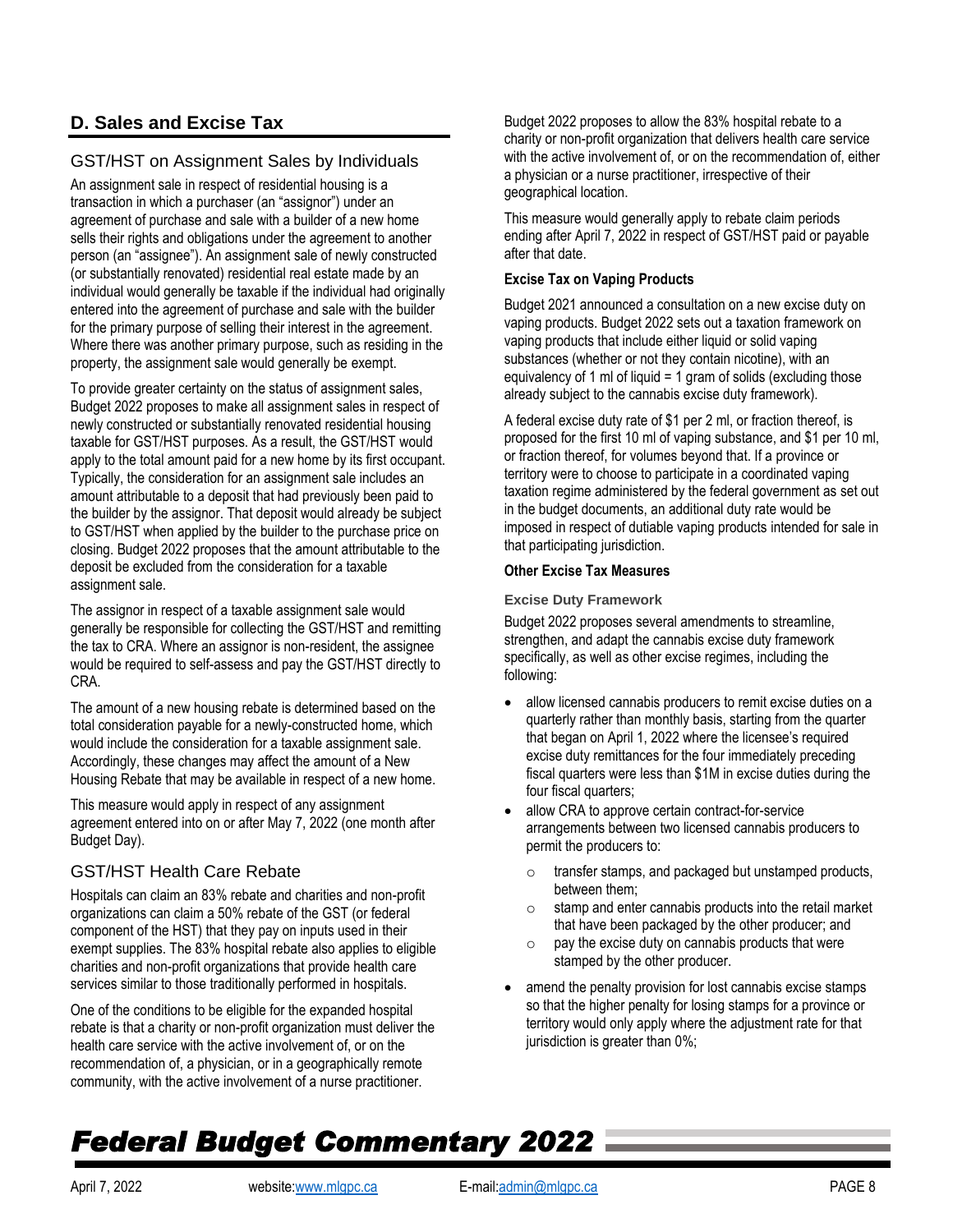- apply the existing cannabis penalty provisions to situations where unlicensed parties illegally possess or purchase cannabis products, and where licensed parties illegally distribute cannabis products;
- exempt holders of a Health Canada-issue Research Licence or Cannabis Drug Licence from the requirement to be licensed under the excise duty regime;
- in respect of spirits, wine, tobacco and cannabis products:
	- add all cancellation criteria for an excise licence, other than a proactive request by a licensee to cancel its licence, to the criteria that CRA may use to suspend an excise licence;
	- o remove cash and transferable bonds issued by the Government of Canada, and add bank drafts and Canada Post money orders, to the types of financial security that could be accepted by CRA; and
	- $\circ$  confirm the ability of CRA to carry out virtual audits and reviews of all licensees.

Except where indicated otherwise, the above proposals would be effective only on Royal Assent.

### **100% Canadian Wine Exemption**

Wine that is produced in Canada and composed wholly of agricultural or plant product grown in Canada (i.e. 100% Canadian wine) is presently exempt from excise duties. However, this exemption was challenged at the World Trade Organization (WTO). In accordance with a settlement reached in July 2020, Budget 2022 proposes to repeal the 100% Canadian wine excise duty exemption effective on June 30, 2022.

#### **Low-alcohol Beer**

At present, wine and spirits containing no more than 0.5% alcohol by volume (ABV) are exempt from federal excise duty, however beer containing no more than 0.5% ABV is subject to duty. Budget 2022 proposes to eliminate excise duty for beer containing no more than 0.5% ABV, bringing the tax treatment of such beer into line with the treatment of wine and spirits with the same alcohol content. This measure would come into force on July 1, 2022.

# **E. Retirement Plans**

## Borrowing by Defined Benefit Pension Plans

Budget 2022 proposes to provide more borrowing flexibility to administrators of defined benefit registered pension plans (other than individual pension plans) for amounts borrowed on or after April 7, 2022.

## Reporting Requirements for RRSPs and RRIFs

Budget 2022 proposes to require financial institutions to annually report to CRA the total fair market value of property held in each RRSP and RRIF at the end of the calendar year. This information would assist CRA in its risk-assessment activities regarding qualified investments held by RRSPs and RRIFs. This measure would apply to the 2023 and subsequent taxation years.

# **F. Charities Measures**

## Annual Disbursement Quota for Registered **Charities**

Registered charities are generally required to expend a minimum amount each year for charitable purposes, referred to as the disbursement quota (DQ). Presently, the DQ is set at 3.5% of property not used directly in charitable activities or administration.

Budget 2022 proposes to increase the DQ rate from 3.5% to 5% for the portion of property not used in charitable activities or administration that exceeds \$1 million. Budget 2022 also proposes to clarify that expenditures for administration and management are not considered qualifying expenditures to satisfy a charity's DQ.

Where a charity cannot meet its DQ, it may apply to CRA and request relief. Budget 2022 proposes to amend the existing rule such that CRA will have the discretion to reduce a charity's DQ obligation for any particular tax year. It also proposes to allow CRA to publicly disclose information relating to such a decision to provide relief.

These measures would apply to charities in respect of their fiscal periods beginning on or after January 1, 2023.

## Charitable Partnerships

Budget 2022 proposes to allow a charity to provide its resources to organizations that are not qualified donees, provided that these disbursements further the charity's charitable purposes and the charity ensures that the funds are applied to charitable activities by the grantee.

To be considered a qualifying disbursement, the charity will need to meet mandatory accountability requirements, including, for example:

- conducting a pre-grant inquiry sufficient to provide reasonable assurances that the charity's resources will be used for the purposes set out in the written agreement, including a review of the identity, past history, practices, activities and areas of expertise of the grantee;
- monitoring the grantee, which would include receiving periodic reports on the use of the charity's resources, at least annually and taking remedial action as required; and
- publicly disclosing on its annual information return information relating to grants above \$5,000.